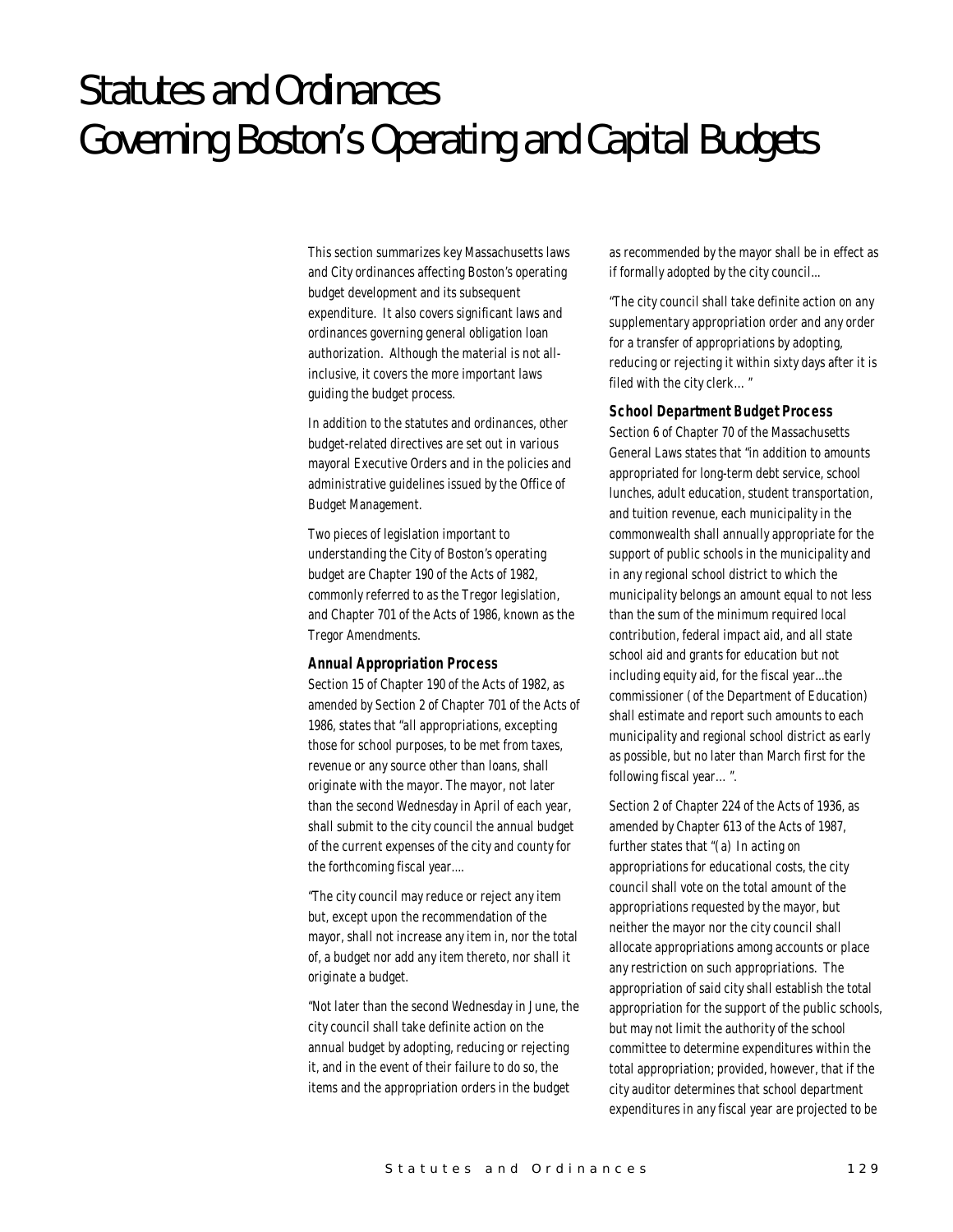in excess of total budgeted expenditures for that fiscal year, as supported by appropriation and other available funding, then the school committee shall not reallocate or transfer funds from any item in the budget for that fiscal year to fund any such projected additional expenditures.

"(b) After the fourth Wednesday of March of any fiscal year, the school committee shall not initiate or authorize any new or additional programs or categories of expenditures requiring additional unbudgeted expenditures unless such programs or categories have been incorporated and fully funded in the budget for the subsequent fiscal year. If such programs or categories have not been incorporated and fully funded in the budget for the subsequent fiscal year, they shall not be initiated or authorized until the school committee shall have amended its budget submission for the subsequent fiscal year to reduce or eliminate other costs, programs or categories in amounts equal to the projected annualized costs of the new or additional programs or categories of expenditures.

"(c) The superintendent of schools shall prepare and submit to the school committee, the city auditor and the city office of budget management, a monthly budget update report which shall detail and itemize year-to-date and projected school department expenditures and budget transfers…".

#### *School Department Financial Affairs*

Section 1B of Chapter 231 of the Acts of 1906, as amended by Chapter 613 of the Acts of 1987, notes that "(a) the school committee may delegate, in whole or in part, to the superintendent of schools the authority to approve for the school department the acceptance and expenditure of grants or gifts of funds from the federal government, charitable foundations, private corporations, individuals, or from the commonwealth, its counties, municipalities or an agency thereof, the provisions of Section 53A of Chapter 44 of the General Laws

notwithstanding. "(b) The superintendent of schools shall provide to the school committee, the city auditor and the office of budget management of the City of Boston a report, detailing the source, purpose and balance on hand of all funds received or expended

Section 2 of Chapter 231 of the Acts of 1906, as amended by Chapter 613 of the Acts of 1987, states

pursuant to subsection (a), quarterly."

that "subject to appropriations therefore, the superintendent of schools shall have the exclusive authority to make on behalf of the school committee contracts, or amendments to contracts, for the purchase or rental of equipment, materials, goods or supplies, leases of property, alterations and repairs of school property, and for professional or other services, with the exception of collective bargaining agreements and contracts for the transportation of students. All school department contracts or amendments to contracts shall otherwise conform to the requirements of the city charter of the city of Boston.

"(b) With respect to all contracts, agreements or amendments thereto made or entered into by the school department, the superintendent shall be responsible for establishing procedures for auditing and monitoring the compliance of the parties with the terms and obligations of such contracts, agreements or amendments thereto."

#### *Reserve Fund*

Section 7 of Chapter 701 of the Acts of 1986, requires the creation of an operating budget Reserve Fund to deal with "extraordinary and unforeseen expenditures." This section requires that "prior to the date when the tax rate for a fiscal year is fixed, [the City must] include in the appropriations for such a fiscal year as a segregated reserve fund a sum not less than 2 1/2 percent of the preceding year's appropriations for city and county departments, excepting the school department...

"The mayor, with the approval of the city council, may make direct drafts or transfers against such fund before the close of the fiscal year, provided that no such drafts or transfers be made before June first in any fiscal year...

"Each transfer recommended by the mayor to the city council shall be accompanied by written documentation detailing the amount of such transfers and an explanation of the reason for the transfer..."

The section also notes "the school department shall establish a segregated reserve fund of not less than one percent of the current fiscal year's appropriations to the school department within ten days of final approval of such appropriations. No expenditures may be made from this [school department reserve] fund before May first in any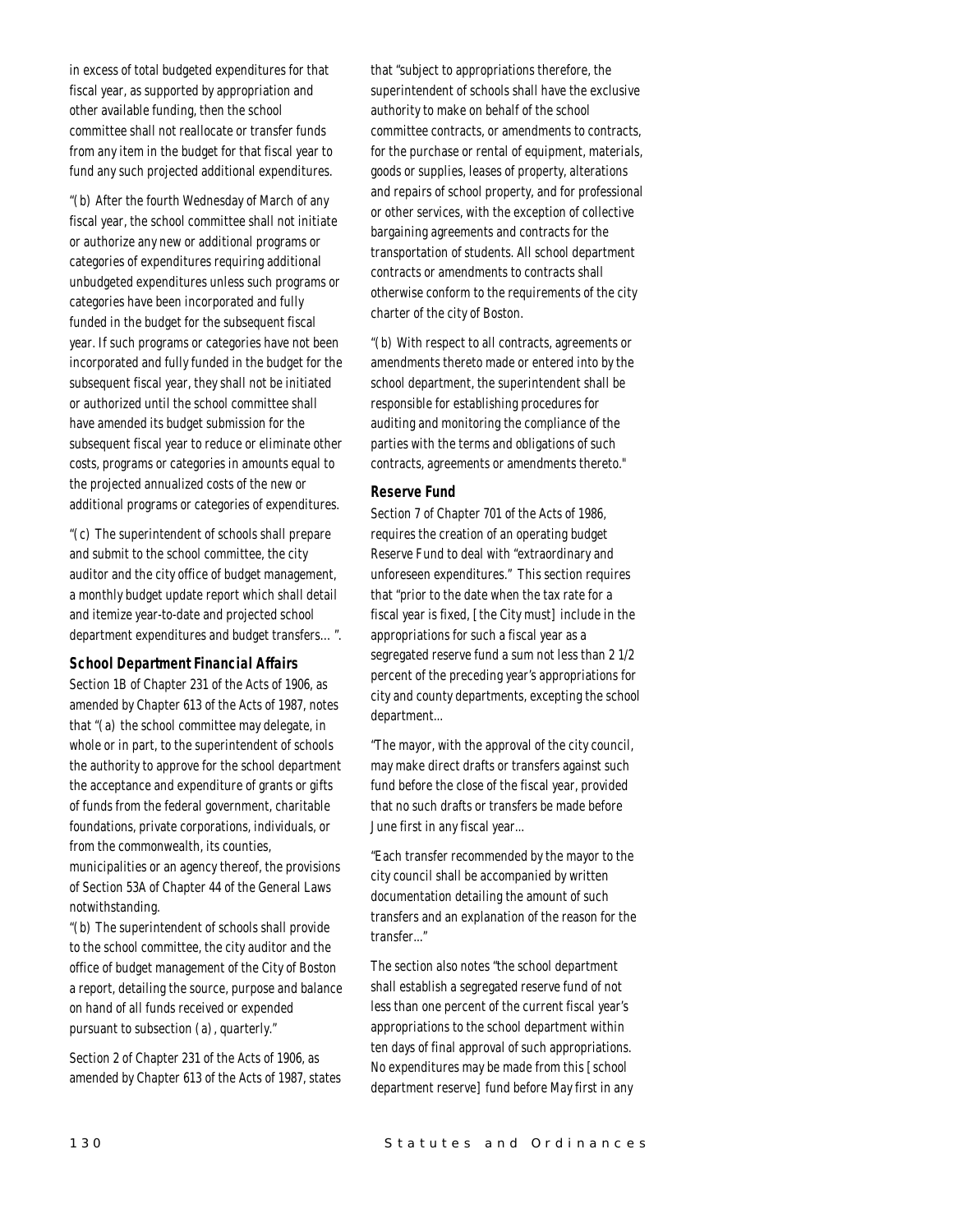fiscal year...and shall require the approval of the mayor and the city council."

## *Budget Allotment Process and Reallocations*

Section 18 of Chapter 190 of the Acts of 1982, as amended by Sections 8 and 9 of Chapter 701 of the Acts of 1986, requires that "on or before August first of each year, or within ten days of the annual appropriation order for such fiscal year, whichever shall occur later, the city or county officials in charge of departments or agencies, including...the school department, shall submit to the city auditor, with a copy to the city clerk...an allotment schedule of the appropriations of all personnel categories included in said budget, indicating the amounts to be expended by the department or agency for such purposes during each of the fiscal quarters of said fiscal year."

The school department's allotment may not be greater than 20 percent for the first quarter and 30 percent in each of the remaining three quarters. Allotments for city and county agencies may not exceed 30 percent for first or second quarters or be less than 21 percent for the third and fourth quarters.

In addition, "whenever the city auditor determines that any department or agency, including the school department, will exhaust or has exhausted its quarterly allotment and any amounts unexpended in previous quarters, he shall give notice in writing to such effect to the department head, the mayor and the city clerk, who shall transmit the same to city council.

"The mayor, within seven days after receiving such notice, shall determine whether to waive or enforce such allotment. If the allotment...is waived or not enforced...the department or agency head shall reduce the subsequent quarter's allotments appropriately and the director of administrative services, within seven days, shall state in writing to the city council and the city clerk what reductions in each subsequent quarter's allotment will be taken or what reallocations or transfers will be made to support the spending level in each subsequent quarter's allotment. If the allotment for such quarter is enforced and not waived, thereafter the department shall terminate all personnel expenses for the remainder of such quarter...

No personal expenses earned or accrued, within any department, shall be charged to or paid from such department's or agency's allotment of a subsequent quarter without approval by the mayor, except for subsequently determined retroactive compensation adjustments.

"Approval of a payroll for payment of wages, or salaries or other personnel expenses which would result in an expenditure in excess of the allotment shall be a violation by the department or agency head...

"To insure that the overall city and county spending program remains in balance, the mayor may reallocate no more than three million dollars of non-personnel appropriations other than school appropriations during a fiscal year to other departmental purposes provided that in no department from which appropriations have been reallocated in accordance with this section shall any transfers be made...from personal services to non-personal services, except with the approval of a two-thirds vote of city council, if such transfer would require the layoff of departmental personnel, who have been permanently appointed to a position in the department...

"No reallocation may be made under this section after April fifteenth in any fiscal year.

"A list of each reallocation made by the mayor shall be transmitted to the city council and the city clerk by the city auditor by April thirtieth in any fiscal year. In each case, the report shall state the accounts from which the transferred funds were taken and the accounts to which the funds were reallocated, and the reasons therefore."

## *Transfer of Appropriations*

Section 23 of Chapter 190 of the Acts of 1982, as amended by Section 3 of Chapter 701 of the Acts of 1986, states that "after an appropriation of money has been made...no transfer of any part of the money thus appropriated, between such department or office and another department or office, shall be made, except in accordance with and after the written recommendation of the mayor to the city council, approved by a vote of two-thirds of all the members of the city council, provided that the city auditor, with the approval in each instance of the mayor, may make transfers, other than for personal services, from any item to any other item within the appropriations for a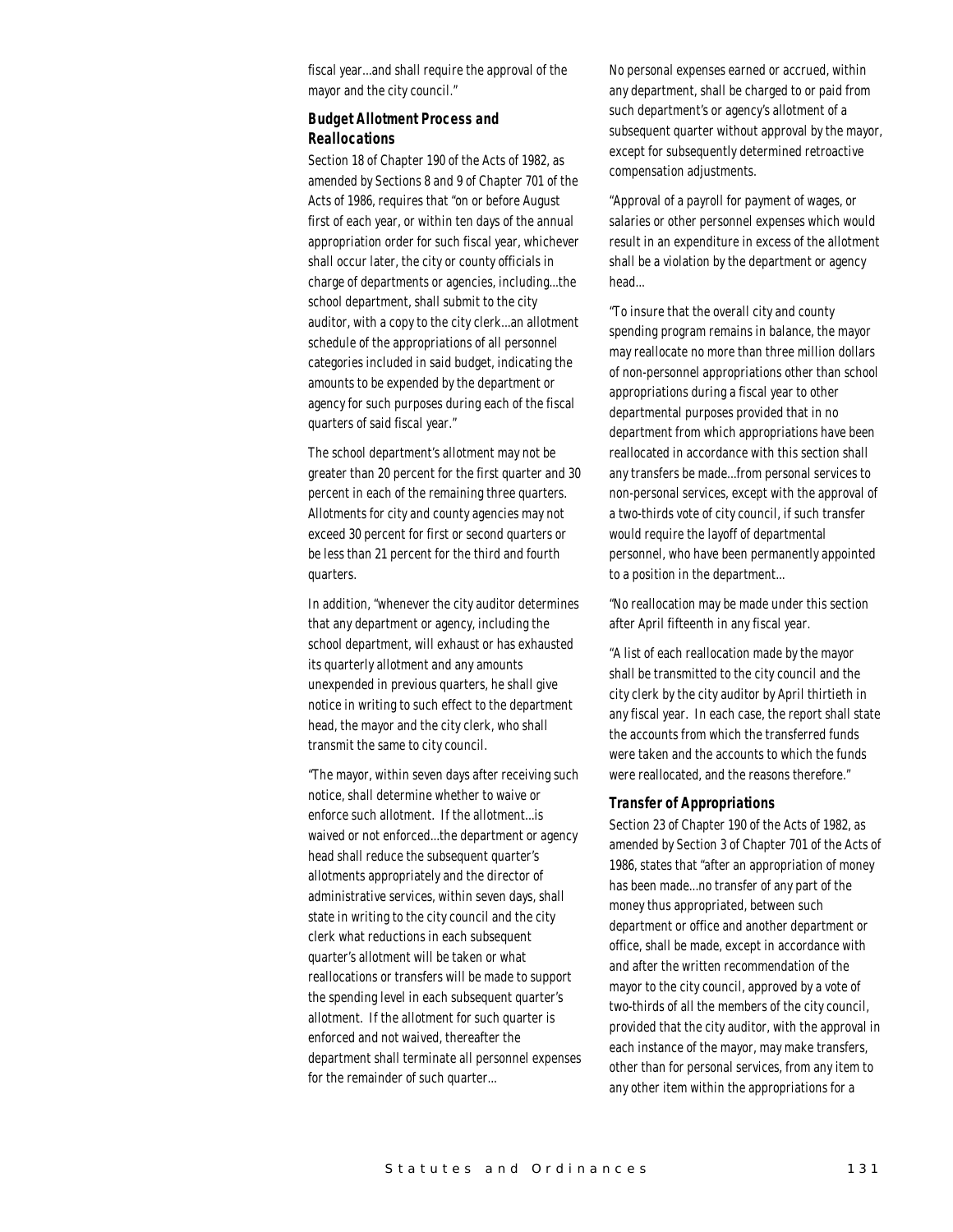department, division of a department or county office.

"After the close of the fiscal year, the city auditor may, with the approval of the mayor in each instance, apply any income, taxes and funds not disposed of and make transfers from any appropriation to any other appropriation for the purpose only of closing the accounts of such fiscal year, provided further that the city auditor within seventy days after the close of the fiscal year, shall transmit to city council and the city clerk a report listing what income, taxes, or funds were applied and what transfers were made and the reasons therefore."

## *Penalty for Overspending Budget*

Section 17 of Chapter 190 of the Acts of 1982 (Tregor) states that "no official of the city or county except in the case of extreme emergency involving the health and safety of the people or their property, shall expend intentionally in any fiscal year any sum in excess of the appropriations duly made in accordance with law, nor involve the city in any contract for the future payment of money in excess of such appropriations...

"Any official who violates the provisions of this section shall be personally liable to the city for any amounts expended intentionally in excess of an appropriation to the extent the city does not recover such amounts from the person to whom paid..."

## *Appropriation Restrictions*

Section 10 of Chapter 701 of the Acts of 1986, requires that "the mayor and city council shall appropriate for the hospitalization and insurance account an amount not less than the average of the past three years actual expenditures from those accounts. The city auditor shall certify, in writing to the board of assessors that adequate funds are provided in the operating budget for existing collective bargaining contracts..."

Restrictions on the Use of Proceeds from the Disposition Of Surplus Property - Section 24 of Chapter 190 of the Acts of 1982, as amended by Section 4 of Chapter 701 of the Acts of 1986, requires that "proceeds from the disposition of any surplus property … shall be deposited in a separate fund which shall be known as the Surplus Property Disposition Fund, and shall be used only as follows: (1) the amount equivalent to the debt

incurred, and interest paid or payable thereon, as a result of the acquisition or improvement from time to time of the property shall be used only for purposes for which the city is authorized to incur debt for a period of ten years or more and (2) all proceeds in excess of such amount shall be credited to the capital fund of the city unless the city council by a majority vote determines with the approval of the mayor to credit such proceeds to the general fund of the city."

## *Duties of Supervisor of Budgets*

City of Boston Code Ordinance 5, section 5 states that "the supervisor of budgets shall, under the direction of the mayor and in consultation with the director of administrative services, prepare in segregated form the annual and all supplementary budgets...and shall report to the mayor on all subsequent revisions of the items in any budget...

"The supervisor of budgets shall also prepare...all transfer orders...

"The supervisor of budgets shall further prepare...the form of estimate sheets to be used by each officer, board and department, and each division of a department for which the city appropriates money, and the form of monthly report of such officer, board and department, and each division thereof, showing expenditures to date of all appropriations by item.

"The supervisor of budgets shall, in addition, have the powers and perform the duties conferred or imposed on the budget commissioner by any statute other than Section 56 of Chapter 35 of the General Laws."

#### *Convention Center Legislation*

Chapter 152 of the Acts of 1997, the Convention Center Legislation, authorized the development and construction of a convention center in Boston.

Under this legislation and through the joint efforts of the Boston Redevelopment Authority (BRA) and Massachusetts Convention Center Authority (MCCA), the new Boston Convention and Exhibition Center (BCEC) has been developed and constructed on a 60-acre site in South Boston. The facility, which opened in June 2004, includes 516,000 square feet of contiguous exhibition space, has made Boston a major competitor for larger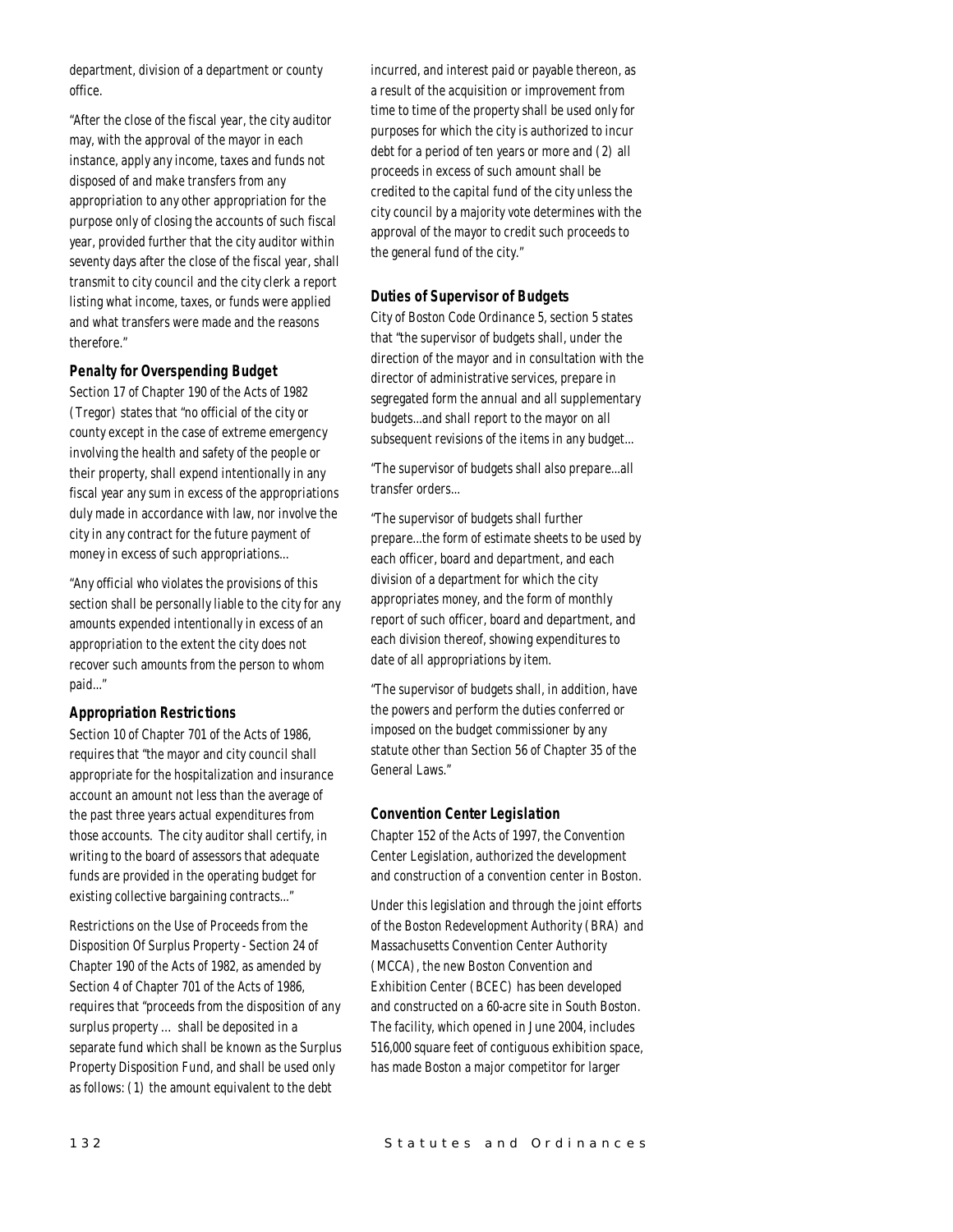international and national convention and exhibition business.

The City's share of the BCEC development expense (100% of site acquisition, a portion of site preparation) was partly funded with long-term bonds. Until the bonds are fully paid in 2027, certain revenues will continue to be deposited into the City's convention center fund to the extent required for paying the debt service.

#### *Contracting Procedures*

Chapter 262 of the Acts of 1998, as amended, states that all contracts made by any department of the City of Boston having power to incur such obligations where said obligations are to be paid for wholly from the City's treasury, shall, when the amount involved is \$25,000 or more, be in writing and be approved by the mayor.

#### *Pension Funding COLAs*

To aid municipalities dealing with property tax reduction due to Proposition 2 ½, the state began assuming the cost for local pension COLAs as of 1981. During the FY97 budget process, the state clearly stated it would not fund local pension COLAs in subsequent years. Local systems, including the State-Boston Retirement System, have had retiree COLAs funded at the municipal level since FY99. The state, however, remains obligated to pay for local pension COLAs awarded between FY81 and FY97. The COLA is set each year at the CPI or an amount up to, but not greater than 3% on the first \$12,000 of a retiree's annual payment.

#### *Boston Public Health Act of 1995*

The Boston Public Health Act of 1995 (Chapter 147) established a new, comprehensive health care system to meet the challenges of a rapidly changing health care environment. Chapter 147 abolished the Department of Health & Hospitals and established the Boston Public Health Commission (BPHC) in its place. With City Council approval, the legislation allowed the City to merge or consolidate the operations and assets of the hospitals with the Boston University Medical Center Hospital.

The law requires the City to set the budget equal to the amount, if any, by which the projected expenditures exceed revenues and the net cost of public health services. If there is a net cost of

public health services, the budget is subject to mayoral review and approval. The mayor may approve or reject and return the budget to the BPHC. If the budget is accepted, the mayor shall include the net cost of public services in the City's annual budget and may submit supplementary appropriations as needed. The BPHC must adopt its budget no later than the second Wednesday in June.

## *Classification of City Debt*

Pursuant to the Bond Procedure Act of 1983, all indebtedness of the City, other than certain special obligation bonds, constitutes general obligation indebtedness of the City for which its full faith and credit are pledged and for the payment of which all taxable property in the City is subject to ad valorem taxation without limit as to rate or amount. Pursuant to the 1982 Funding Loan Act and the Bond Procedure Act of 1983, general obligation bonds of the City may also be secured by a pledge of specific City revenues pursuant to covenants or other arrangements established under a trust or other security agreement. In addition, special obligation bonds of the City may be issued and be payable from and secured solely by a pledge of specific revenues derived from a revenue-producing facility of the City. Indebtedness of the City may also be classified by the nature of the City's obligation for the payment of debt service, depending on whether such debt is a direct obligation of the City or is an obligation of another governmental entity for the payment that the City is indirectly obligated.

## *Direct Debt*

Direct debt of the City consists principally of the City's outstanding general obligation bonds for which the City's full faith and credit are pledged and for the payment of which all taxable property in the City is subject to ad valorem taxation without limit as to rate or amount. The City's direct indebtedness does not include special obligation debt which may be secured solely by a pledge of specific revenues derived from a revenue-producing facility of the City or for which the payment of which the City's obligation is subject to annual appropriation.

The City's special obligation indebtedness outstanding as of April 1, 2007 consists of the City's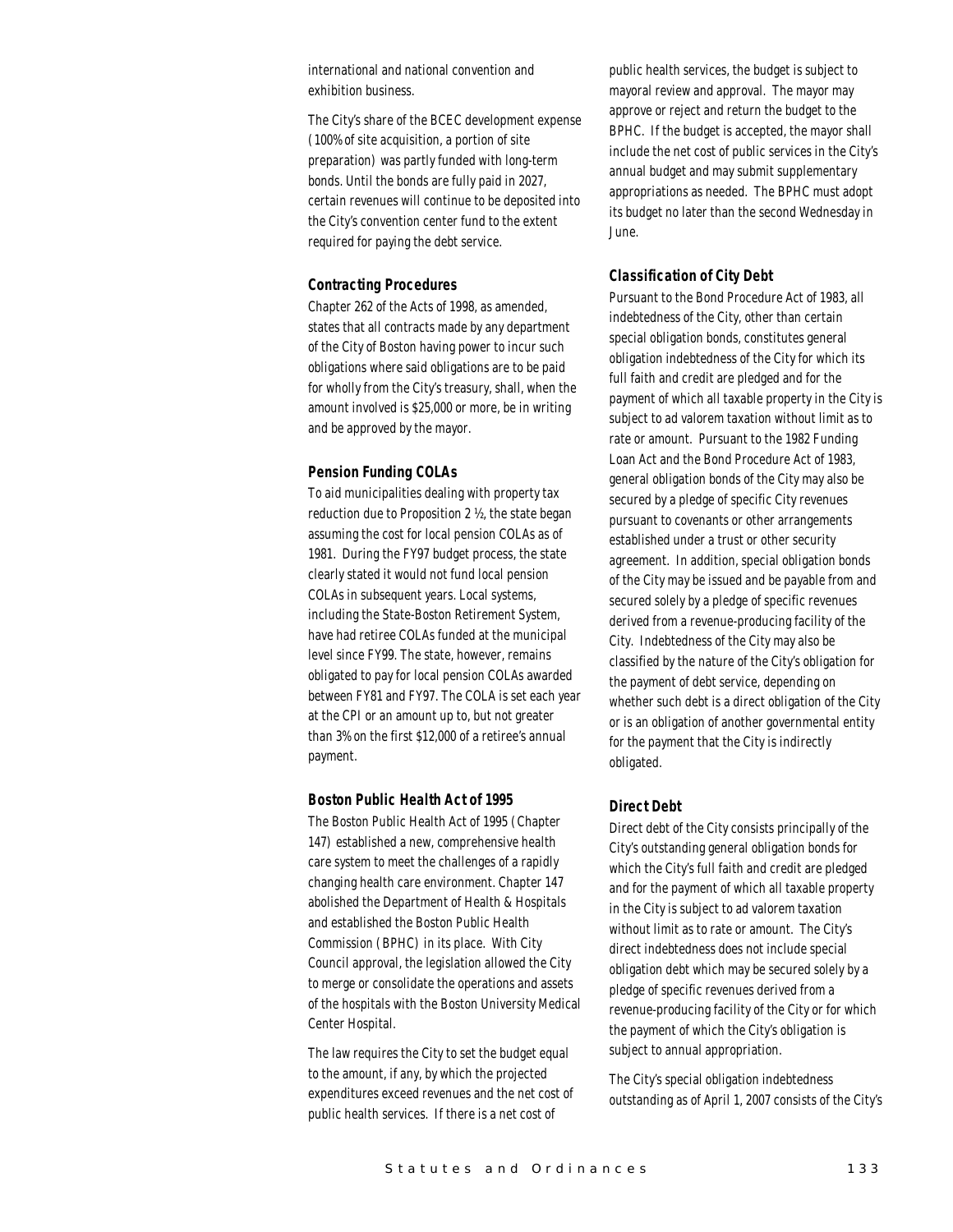Special Obligation Refunding Bonds of \$127.8 million, Boston City Hospital Issue dated August 15, 2002 issued in order to refund the City's Revenue Refunding Bonds, Boston City Hospital (FHA Insured Mortgage), Series B, dated June 1, 1993 of which \$101.5 million is outstanding as of April 1, 2007, and the Special Obligation Bonds of \$116.9 million Convention Center Loan, Act of 1997 of which \$106.8 million is outstanding as of April 1, 2007. For further discussion of the mechanics of the Special Obligation Refunding Bonds, please refer to the City's most recent Official Statement dated March 22, 2007.

## *Secured Indebtedness*

In addition to authorizing the City to secure its indebtedness with letters of credit, the Funding Loan Act of 1982, and the Bond Procedure Act of 1983, empower the City to secure any of its indebtedness issued under any general or special law by a pledge of all or any part of any revenues that the City received from or on account of the exercise of its powers. Examples include taxes (such as real property taxes), fees payable to or for the account of the City, and receipts, distributions, and reimbursements held or to be received by the City from the Commonwealth that are not restricted by law for specific purposes. Currently, the City does not have any outstanding bonds secured by such a pledge. The City, however, reserves the right in the future to issue bonds, notes or other obligations secured by various revenues of the City or by letters of credit.

## *Bond Procedure Act of 1983*

In 1983, the City Council passed and the Mayor signed a home rule petition to the state legislature that enacted Chapter 643 of the Acts of 1983 of the Commonwealth. This act, formally entitled the City of Boston Bond and Minibond Procedure Act of 1983, is referred to as the Bond Procedure Act of 1983. In 1984, the legislation modified various procedural restrictions related to the City's issuance of indebtedness. Such modifications provide, among other things, more flexible schedules for repaying debt principal, the issuance of variable rate bonds, term bonds and bonds redeemable at the option of the bondholder, and authorization for the sale of bonds at a discount. The legislation also provides the City with the

authority to issue bonds in an amount up to \$5 million in any one fiscal year and notes in an amount outstanding at one time of up to five percent of the prior year's property tax levy. Each bond and note is issued in a denomination less than \$5,000 (known as minibonds and mininotes). In addition, the legislation authorizes the issuance of refunding bonds and grant anticipation notes, as well as restating the investment powers of the City and the extent to which city bonds are legal investments for certain entities.

The Bond Procedure Act of 1983 also reaffirms provisions of state law, indirectly affected by Proposition 2 ½. This law requires that the City's annual tax levy must include the debt and interest charges that are not otherwise provided for as well as all general obligation indebtedness of the City regardless of the date of issue.

In addition to modifications to the procedures related to the City's general obligation indebtedness, the legislation authorizes the City to finance revenue-producing facilities with special obligation bonds payable from and secured solely by a pledge of facility revenues. Under this act, the City may also issue general obligation bonds secured by the pledge of specific city revenues and finance projects that otherwise could be financed by bonds, lease, lease-purchase or sale-leaseback agreements. The Bond Procedure Act of 1983 was amended in August 1991 to provide, among other things, for increased flexibility in establishing debt principal amortization schedules.

#### *Authorization of Direct Debt; Debt Limits*

All direct debt of the City requires the authorization of the city council and approval of the mayor. If the mayor should veto a loan order passed by the city council, the charter of the City provides that the loan order is void and may not be passed over the mayor's veto. Authorization of bonds under a loan order of the city council includes, unless otherwise provided in the loan order, the authorization to issue temporary notes in anticipation of such bonds. Under the Bond Procedure Act of 1983, temporary notes in anticipation of bonds, including any renewals thereof, must mature within two years of their issue dates.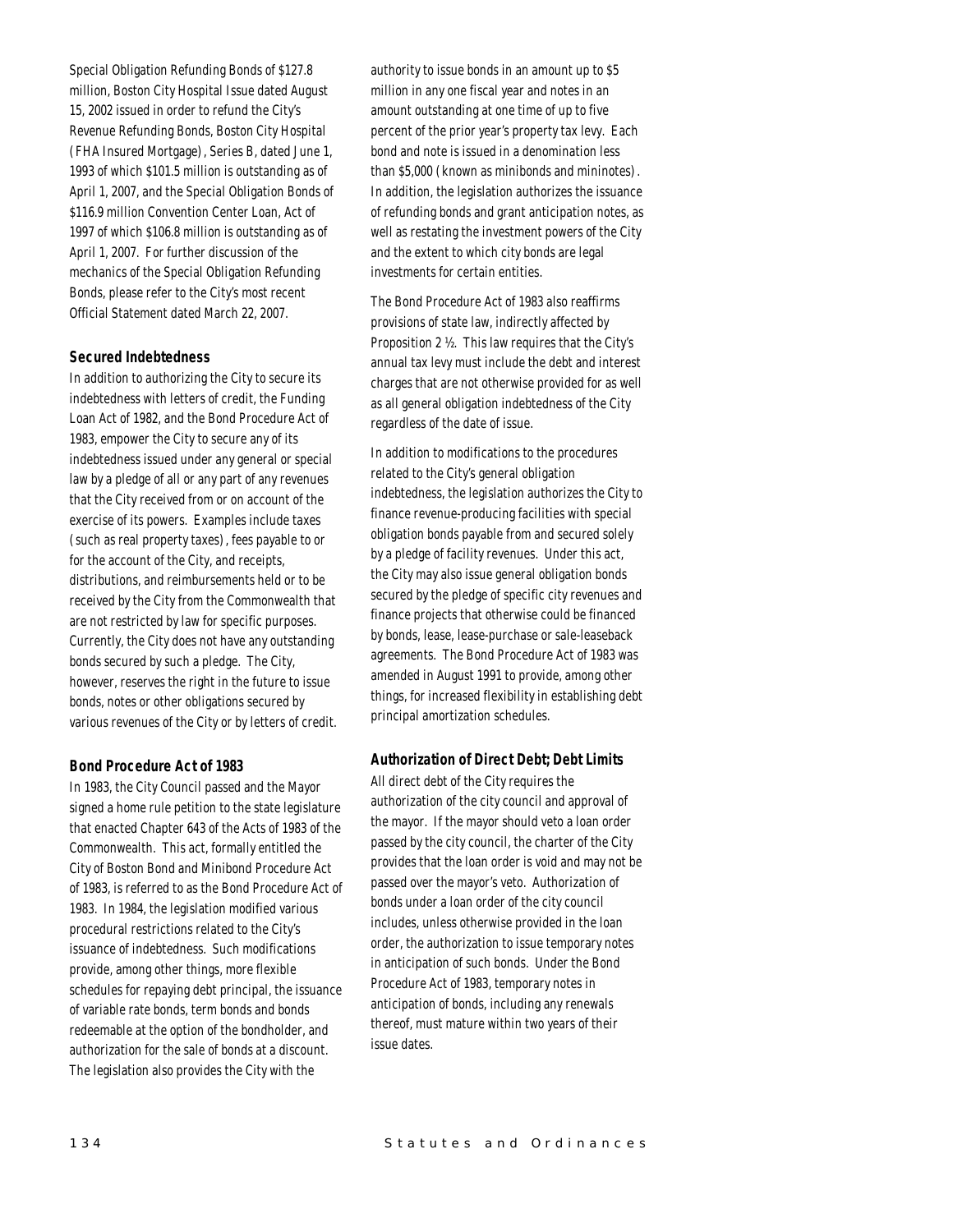The laws of the Commonwealth provide for a statutory debt limit for the City consisting of a debt limit and a double debt limit. The debt limit is 5.0 percent of the assessed valuation of taxable property in the City as last equalized by the state Department of Revenue and the double debt limit is 10.0 percent. The most recent Equalized Valuation ("EQV") of taxable property in the City approved on January 31, 2007 for use until January 30, 2009, or until a new EQV is established by the state legislature, stands at \$87.75 billion. Based on the current EQV, the City's debt limit is \$4.39 billion and its double debt limit equals \$8.78 billion. The City may authorize debt up to its debt limit without state approval. The City may authorize debt over the debt limit up to the double debt limit with the approval of a state board composed of the State Treasurer and Receiver General, the State Auditor, the Attorney General and the Director of Accounts, or their designees. As of April 1, 2007, the City has outstanding debt of \$650.2 million subject to the debt limit, and authorized but unissued debt subject to the debt limit of \$452.0 million. Based on the City's current debt limit of \$4.39 billion, the City has the capacity to authorize an additional \$3.29 billion of debt as of April 1, 2007.

There are many categories of general obligation debt exempt from the general debt limit (although authorization of such debt is subject to various specific debt limits, specific dollar limitations or state approval). Among others, these exempt categories include temporary loans in anticipation of current and in anticipation of reimbursements or other governmental aid, emergency loans, loans exempted by special laws, certain school bonds, and bonds for housing and urban and industrial development. The latter bonds are subject to special debt limits ranging from 0.5% to 10% of equalized valuation depending on purpose. On April 1, 2007, the City has \$220.2 million in outstanding debt exempt from the general debt limit and \$88.9 million in authorized but unissued debt exempt from the general debt limit.

#### *Related Authorities and Agencies*

In addition to direct and indirect indebtedness of the City, the City and certain agencies and commissions related to the City are authorized by law to issue obligations that are solely a debt of the agency or commission issuing the obligations

or are payable solely from revenues derived from projects financed by such debt. Except as described below, such obligations are not a debt of the City.

The Boston Public Health Commission is an independent corporate and political subdivision of the Commonwealth created in June 1996 as the successor to the City's Department of Health and Hospitals (DHH). Effective July 1, 1996, all powers and functions of DHH and THH (Trustees of Health & Hospitals) were transferred to the commission. In addition, the commission assumed all assets and liabilities of the City allocated to DHH. At its inception, the Commission also assumed responsibility for paying the City an amount equal to current debt service on all outstanding general obligation bonds of the City issued for public health and hospital purposes. Such bonds were outstanding on June 30, 2006 in the aggregate principal amount of \$8.7 million. These bonds are the City's general obligations whose outstanding amount is shown on the City's debt statement. The commission has also assumed responsibility for paying the current debt service on the City's Special Obligation Refunding Bonds dated August 1, 2002 for Boston City Hospital, which were issued to refund bonds that first financed the project in 1993. Such bonds are outstanding on April 1, 2007 in the aggregate principal amount of \$101.5 million.

The Boston Water and Sewer Commission (BWSC) is an independent political and corporate subdivision of the Commonwealth created 1977. At its inception, BWSC assumed responsibility for the operation of the City's water and sewer systems and for paying to the City an amount equal to current debt service on all outstanding bonds the City issued for water and sewer purposes. All debt service for such bonds has been paid. The City is not obligated on bonds issued by the Commission.

The Economic Development and Industrial Corporation of Boston (EDIC) is a political and corporate entity of the Commonwealth consisting of five members who are also appointed as members of the Boston Redevelopment Authority (BRA). EDIC has a variety of powers to assist industrial development projects in the City. EDIC is not authorized to issue debentures in excess of \$5 million secured solely by the credit and properties of EDIC and revenue bonds secured by